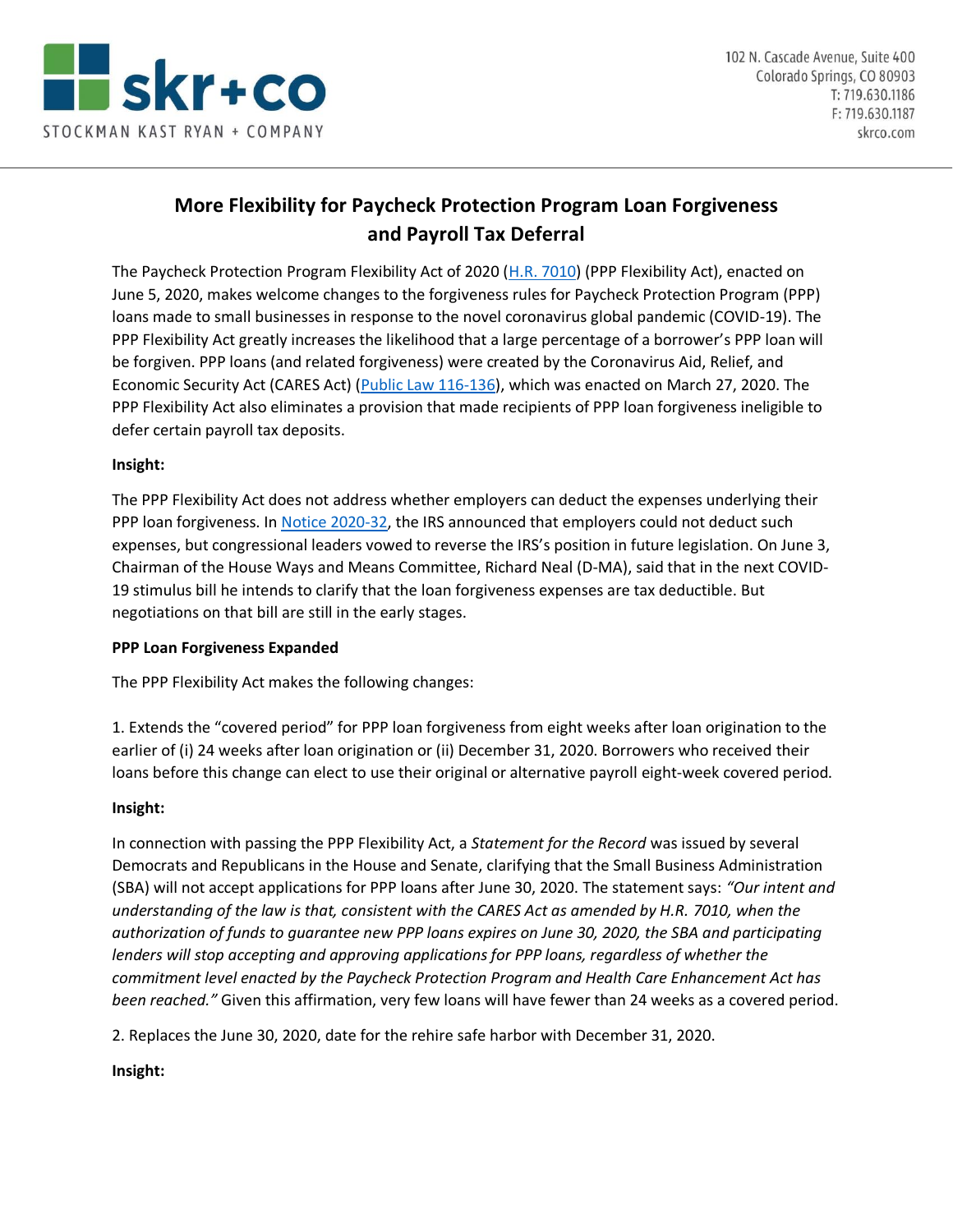Additional guidance is needed to determine if a borrower who elects their original or alternative payroll eight-week covered period would also retain the June 30, 2020, date for the rehire safe harbor.

3. Expands the rehire exception based on the non-availability of former employees and applies that exception when the need for workers is reduced to comply with COVID-19 standards. Specifically, PPP loan forgiveness would not be reduced due to a lower number of full-time equivalent (FTE) employees if:

- The employer is unable to rehire individuals who were employed by the employer on February 15, 2020, and the employer shows the inability to hire similarly qualified employees for unfilled positions on or before December 31, 2020, **or**
- The employer documents its inability to return to the same level of business activity as it had before February 15, 2020, due to having to comply new COVID-19 standards for sanitation, social distancing or other safety requirements during the period of March 1 through December 31, 2020.

4. Allows up to 40% of the loan proceeds to be used on mortgage interest, rent or utilities (previously such expenses were capped at 25% of the loan proceeds), while at least 60% of the PPP funds must be used for payroll costs (down from the 75% that was noted in SBA guidance). This applies even if the borrower elects to use the eight-week covered or alternative payroll covered period. If the borrower does not use at least 60% of the loan on payroll costs, then it appears that no forgiveness would be available (i.e., the 60% would be a "cliff," even though it was previously unclear whether the 75% limit would allow for partial loan forgiveness for payroll costs of less than 75% of loan proceeds).

## **Insight:**

Some members of Congress are considering a "technical correction" that would provide that the new 60% limit is not a "cliff" (thereby allowing partial loan forgiveness if less than 60% of PPP loan proceeds are used for payroll costs).

5. Provides a five-year term for all new PPP loans disbursed after June 5, 2020. Loans disbursed before that date would retain their original two-year term unless the lender and borrower renegotiate the loan into a five-year term.

6. Changes the six-month deferral period for loan repayments and interest accrual so that payments on any unforgiven amounts will begin on either (i) the date on which loan forgiveness is determined or (ii) 10 months after the end of the borrower's covered period if forgiveness is not requested.

## **Insight:**

Although the PPP Flexibility Act doesn't clearly say as much, it appears that the \$100,000 maximum on cash compensation paid to any one employee that is eligible for PPP loan forgiveness would continue to apply, such that the \$15,385 cap (for eight weeks) would now be \$46,153 (for 24 weeks).

The PPP Flexibility Act does not address whether the loan forgiveness cap for "owner-employees" (i.e., 8/52 of their 2019 compensation) would change to 24/52 of their 2019 compensation.